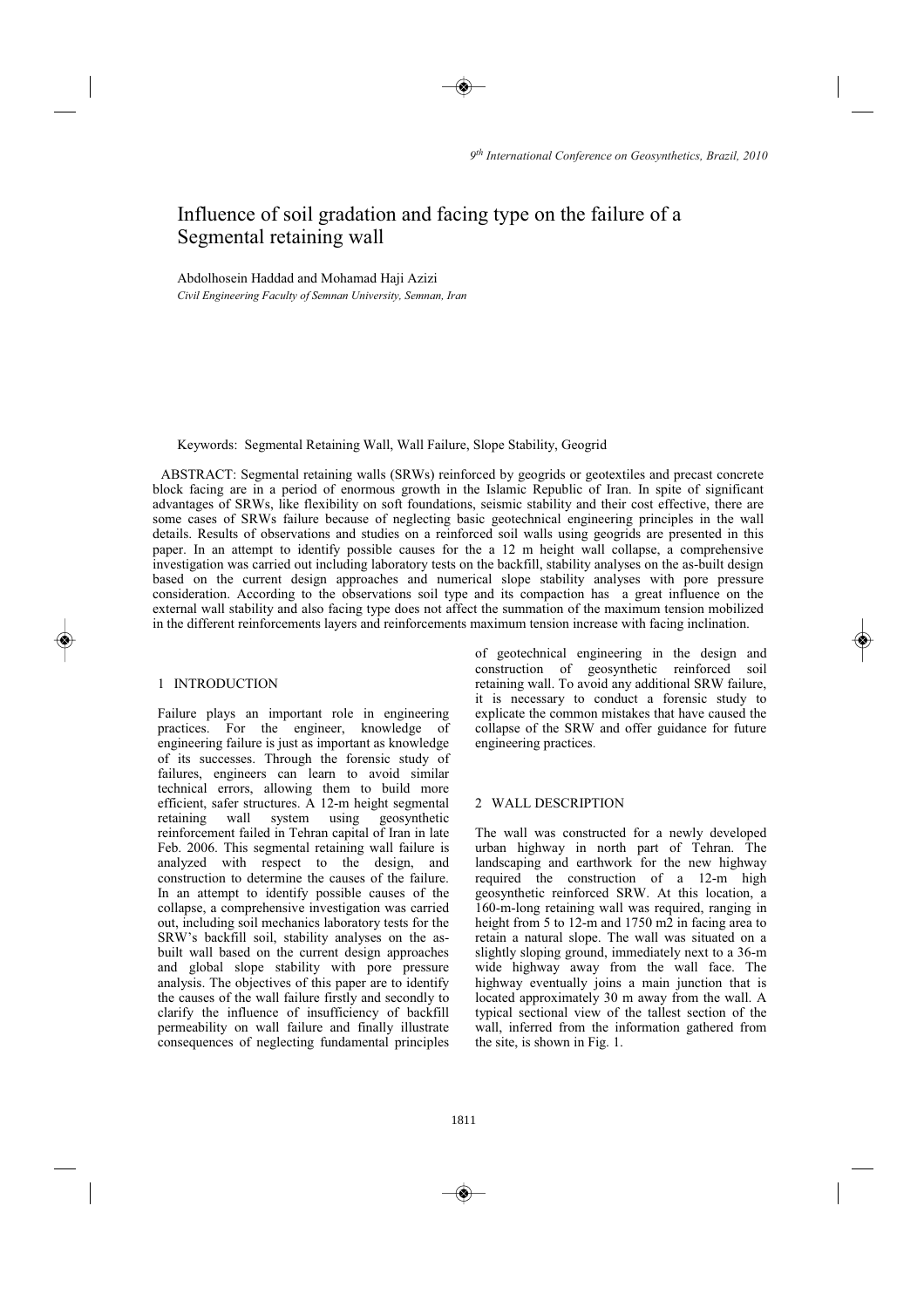

Figure 1. Wall geometry cross section

## 3 BACKFILL MATERIAL AND GEOSYNTHETIC

The safety of any structure is highly dependent on its material's stability and durability. Therefore, the selection of reinforcement and backfill soil for SRW's must consider the performance, service life, and the environmental conditions of the structure. Geologically, the original ground existing behind and under the embankment is composed of colluvial soil and weathered cemented soil and rock respectively. The colluvial layer is composed of clay and sandy gravel. The site investigation indicated that the reinforced backfill and retained soils were essentially the same being a completely decomposed sandy clayey soil available at the site. A number of laboratory tests were conducted to quantify relevant geotechnical properties of the select fill for use in a series of analyses using representative soil samples collected from different locations within the reinforced backfill and retained zones. As seen in the particle-size distribution curve in Fig. 2, the completely decomposed backfill soil contained over 38% of fines passing the number 200 sieve. According to the Unified Soil Classification System ASTM D2487, the soil was classified as SC, clayey sand, with a plasticity index of 16. The standard Proctor test ASTM D698 yielded a maximum dry unit weight of 21 kN/ $m<sup>3</sup>$  with an optimum water content of 15%. According to the physical tests, the backfill soil did not comply with the FHWA recommendation.

 For determination of the saturated permeability and the shear strength parameters, specimens were compacted to the field density corresponding to 90% of its maximum dry unit weight obtained from the standard Proctor test. A series of falling head permeability tests yielded an average saturated hydraulic conductivity of  $Ks=1.0x10^{-6}$  m/s. In addition a series of large-scale direct shear tests using specimens of 300 x 300 mm in plan and 150 mm in height gave as compacted shear strength parameters of  $\phi = 27^\circ$  and cohesion intercept of c=10 to 20 kPa. The natural soil classification and properties are shown in Table 1.



Figure 2. Particle size distribution curve of backfill

Table 1. Natural soil properties

| Layer          | <b>USCS</b> | $c$ (kPa)       | $\phi$ (Deg) | k(m/s)             |
|----------------|-------------|-----------------|--------------|--------------------|
| Colluvial-soil | SC/SM       | $10 \approx 20$ | 27           | $1 \times 10^{-6}$ |
| (Backfill)     |             |                 |              |                    |
| Weathered      | SC/GC       | $25 \approx 30$ | 35           | $4 \times 10^{-7}$ |
| soil & rock    |             |                 |              |                    |

The geosynthetic reinforcements used in Iran are predominantly flexible geogrid made of a variety of polymeric materials. Because of its complexity, the quality verifications of geogrid on site are always problematic. To identify mechanical characteristics of geogrid reinforcement layers, a series of rib tensile strength tests on the specimens recovered at the site were conducted in accordance with the test procedure as specified in GRI-GG1 Test Method 1988. A loading rate of 10±3%/min was used as specified in GRI-GG1. According to the test results, the ultimate tensile strength and axial stiffness of approximately 90kN/m and 800kN/m, respectively, were estimated. Because the tests were performed on geogrids obtained at the site, the measured tensile strength of 90kN/m was thought to reflect possible decrease due to installation damage during construction.

 The results of investigation indicated that 8 to 9 m-long reinforcement layers were placed at a uniform vertical spacing of 0.6 m, thus satisfying the minimum reinforcement length 0.7H according to the currently available design approaches, i.e., National Concrete Masonry Association (NCMA - Collins 1997) and Federal Highway Administration (FHWA- Elias and Christopher 1997).

The wall facing was constructed using concrete modular blocks 450x450x200 mm (Length, Width and Height) with compressive strength between 18 to 20 Mpa. Visual investigation of the wall facing during the field investigation shows 5 cm set-back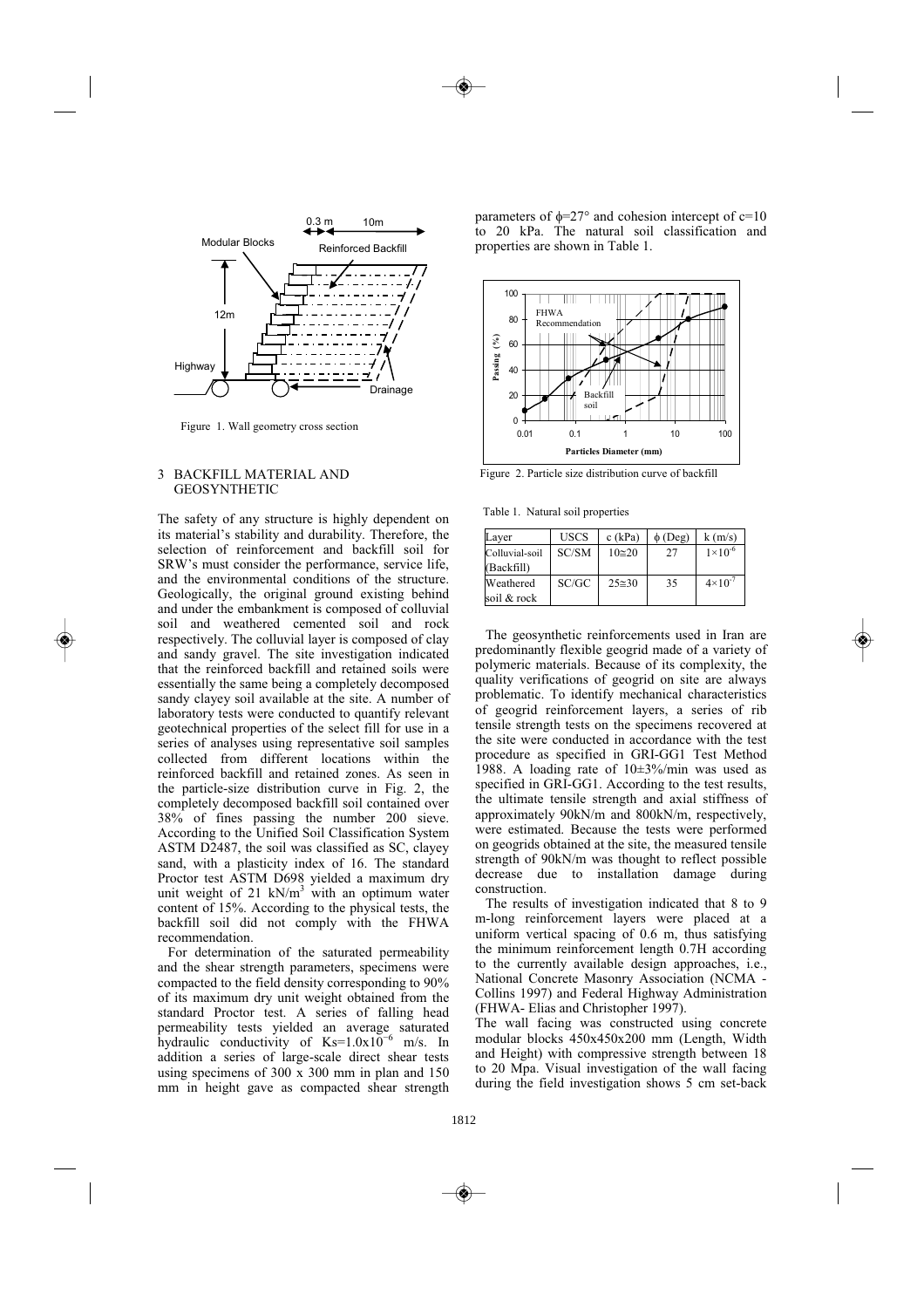of the modular facing blocks was provided. A shearkey type connection between the modular blocks was used to transmit shear between the facing elements. Also crushed gravel was used to infill the spaces between reinforced backfill and retained soil. The crushed gravel was also extended to under the backfill to create a blanket drainage system without any filter layer. At this site the average ultimate bearing capacity of the foundation soil was approximately 800 kPa.

## 4 CAUSES OF FAILURE

Based on site observations and engineering studies for each failed case study, the causes of failure generally can be distinguished as natural influences and professional mistakes. The wall failure occurred at the end of Feb. 1999. The highest section of wall (12 m) failed during a heavy rainstorm. Numerous worldwide studies have reported that intense rainfall has been the major factor responsible for many slope failures including reinforced earth structures, Huang (1994) and Rahardjo et al. (2001).

As seen in the photo taken after the collapse by the authors in Fig. 3, the collapsed portion of the wall extended approximately to 10 m, resulting in a total slid volume of soil over 350 m3. Also in this photo the geogrid layers and cracked modular blocks near the sliding zone are shown.

 A review of the original design was performed using the NCMA, Design Guidelines. Internal, external, facing stability and global stability were evaluated. The original design was based on the assumption that no hydrostatic forces would be acting on the SRW. A check of the original design was performed. This design check used the NCMA procedure in its entirety. Connection strength<br>properties between the SRW units and properties between the SRW units and reinforcement were based on laboratory tests provided by the manufacturer. The design section presented here is for the tallest section of wall measuring 12m in height from leveling pad to top of the wall. For analysis, the available design/analysis program SRWall (Bathurst 2001) were used, which were developed based on the NCMA design approach.

 The current limit equilibrium-based design approaches require allowable long-term design strengths  $(T_a)$  of the reinforcements; block interface and modular block/geogrid connection strength properties for analysis. The allowable long-term design strengths for the geogrids were estimated based on the vendor provided information equal to 35kN/m. Because of the absence of the block geogrid/block connection properties, typical values based on NCMA (Collins 1997) and Chungsik Yoo et.al. (2004) recommendations are used.



Figure 3. Wall failure-geogrid layers visible

#### 5 WALL STABILITY ANALYSIS

The results of internal stability calculations that were shown in Table 2, indicate that the lower three layers do not meet the NCMA design requirement for tensile overstress  $(FS_{to})$ , exhibiting factors of safety well below the required minimum value of  $FSto(min) = 1.0$ . Also the upper two layers do not meet the NCMA design factor of safety for pullout  $(FS_{\text{no}})$ .

| Layer          | Elev.<br>(m) | <b>Internal Stability</b>           |                                                    |                     |  |
|----------------|--------------|-------------------------------------|----------------------------------------------------|---------------------|--|
|                |              | $\mathop{\text{FS}}$ $_{\text{to}}$ | $\mathop{\text{FS}}\nolimits_{\mathop{\text{Po}}}$ | $FS$ <sub>isl</sub> |  |
| 1              | 0.3          | 0.64                                | 10.2                                               | 1.23                |  |
| $\overline{c}$ | 0.9          | 0.85                                | 11.4                                               | 1.45                |  |
| 3              | 1.5          | 0.97                                | 9.51                                               | 1.67                |  |
| $\overline{4}$ | 2.1          | 1.15                                | 8.3                                                | 2.41                |  |
| 5              | 2.7          | 1.2                                 | 7.84                                               | 2.73                |  |
| $\cdots$       | $\cdots$     | $\cdots$                            | .                                                  |                     |  |
| 14             | 8.1          | 12.1                                | 2.21                                               | 4.21                |  |
| 15             | 8.7          | 13.5                                | 1.87                                               | 5.31                |  |
| 16             | 9.3          | 14.2                                | 1.45                                               | 7.12                |  |
| 17             | 9.9          | 15.3                                | 1.21                                               | 8.19                |  |
| 18             | 10.5         | >16                                 | 1.11                                               | 13.52               |  |
| 19             | 11.1         | >16                                 | 0.95                                               | 19.32               |  |
| 20             | 11.7         | >16                                 |                                                    |                     |  |

Table 2. Internal stability results

 $\overline{FS_{to}}$  = tension overstress factor of safety

 $FS_{po}$  = pullout factor of safety

 $FS<sub>isl</sub>$  = Internal sliding factor of safety

#### 6 GLOBAL WALL STABILITY ANALYSIS

By considering the geometry of the SRW system and the failure mode, limit equilibrium based on global stability analyses were deemed necessary to identify causes of the failure. In order to simulate what actually occurred after the rainfall with a high